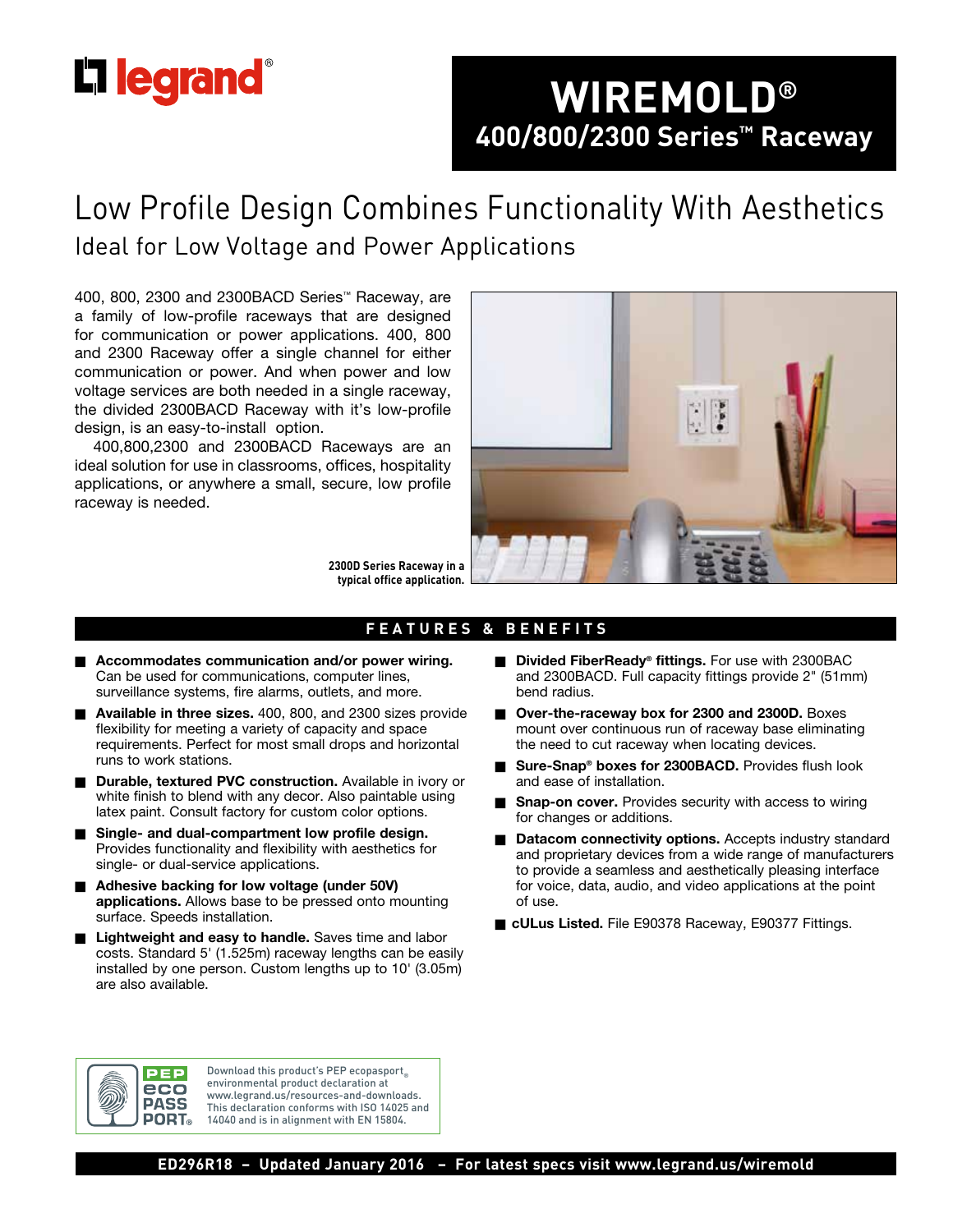## **400, 800, 2300, 2300D Series Raceway System Layout**



**NOTE: Illustration shows product applications only. 2315 Tee Fitting cannot be used with 2300D Divided Raceway.**

| 400, 800, 2300, 2300D Raceway Series Wire Fill Capacities for Power |                                     |       |        |        |                |                       |  |  |
|---------------------------------------------------------------------|-------------------------------------|-------|--------|--------|----------------|-----------------------|--|--|
| <b>WIRE SIZE</b>                                                    | <b>NUMBER OF CONDUCTORS</b><br>O.D. |       |        |        |                |                       |  |  |
| <b>THHN/THWN</b>                                                    | <b>Inches</b>                       | (mm)  | 400BAC | 800BAC | <b>2300BAC</b> | 2300BACD <sup>+</sup> |  |  |
| <b>14 AWG</b>                                                       | 0.111                               | (2.8) |        |        | 15             |                       |  |  |
| <b>12 AWG</b>                                                       | 0.130                               | (3.3) |        |        | 14             |                       |  |  |
| 10AWG                                                               | 0.164                               | (4.2) |        |        | 12             |                       |  |  |

| 400, 800, 2300, 2300D Raceway Series Wire Fill Capacities for Communications |                                                                                                                         |                                           |                                            |           |     |         |             |  |  |
|------------------------------------------------------------------------------|-------------------------------------------------------------------------------------------------------------------------|-------------------------------------------|--------------------------------------------|-----------|-----|---------|-------------|--|--|
|                                                                              |                                                                                                                         | O.D.                                      |                                            | 40% FILL* |     |         |             |  |  |
|                                                                              | <b>CABLE/WIRE SIZE</b>                                                                                                  | inches                                    | (mm)                                       | 400       | 800 | 2300    | $2300D^{+}$ |  |  |
| <b>UNSHIELDED</b><br><b>TWISTED PAIR</b>                                     | 4-Pair, 24 AWG Cat. 3<br>4-Pair. 24 AWG Cat. 5e<br>4-Pair. 24 AWG Cat. 6<br>4-Pair. 24 AWG Cat. 6a**<br>25-Pair. 24 AWG | 0.190<br>0.210<br>0.250<br>0.354<br>0.410 | (4.8)<br>(5.3)<br>(6.3)<br>(9.0)<br>(10.4) |           |     |         |             |  |  |
| COAXIAL                                                                      | RG6/U                                                                                                                   | 0.270                                     | (6.9)                                      |           |     |         |             |  |  |
| <b>FIBER</b>                                                                 | Zip Cord 0.118 x 0.157<br>Round 4 Strand Fiber<br>Round 6 Strand Fiber                                                  | $(3 \times 6)$<br>0.187<br>0.256          | (4.8)<br>(6.5)                             |           | 12  | 12<br>6 |             |  |  |

**\* Wire capacity is reduced to allow for proper conductor bend radius and maximum permissible heat rise.**

**\*\* Category 6 augmented (6a) cable for 10 gigabit ethernet – max allowed cable diameter per addenda No. 11 ANSI TIA/EIA 568-B.2. † each compartment.**

#### **400BAC, 800BAC, 2300BAC, 23000BACD Series Raceway Ordering Information**

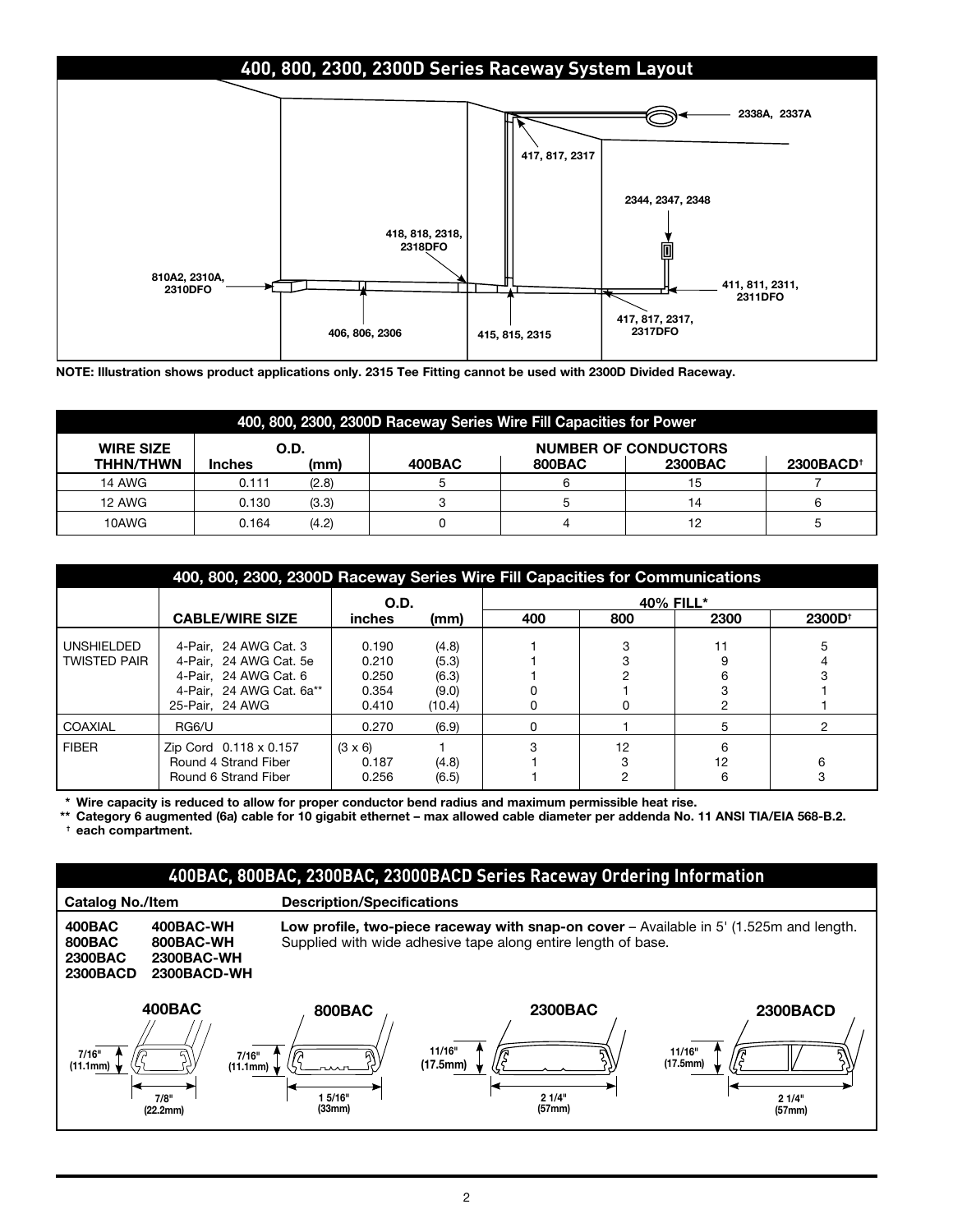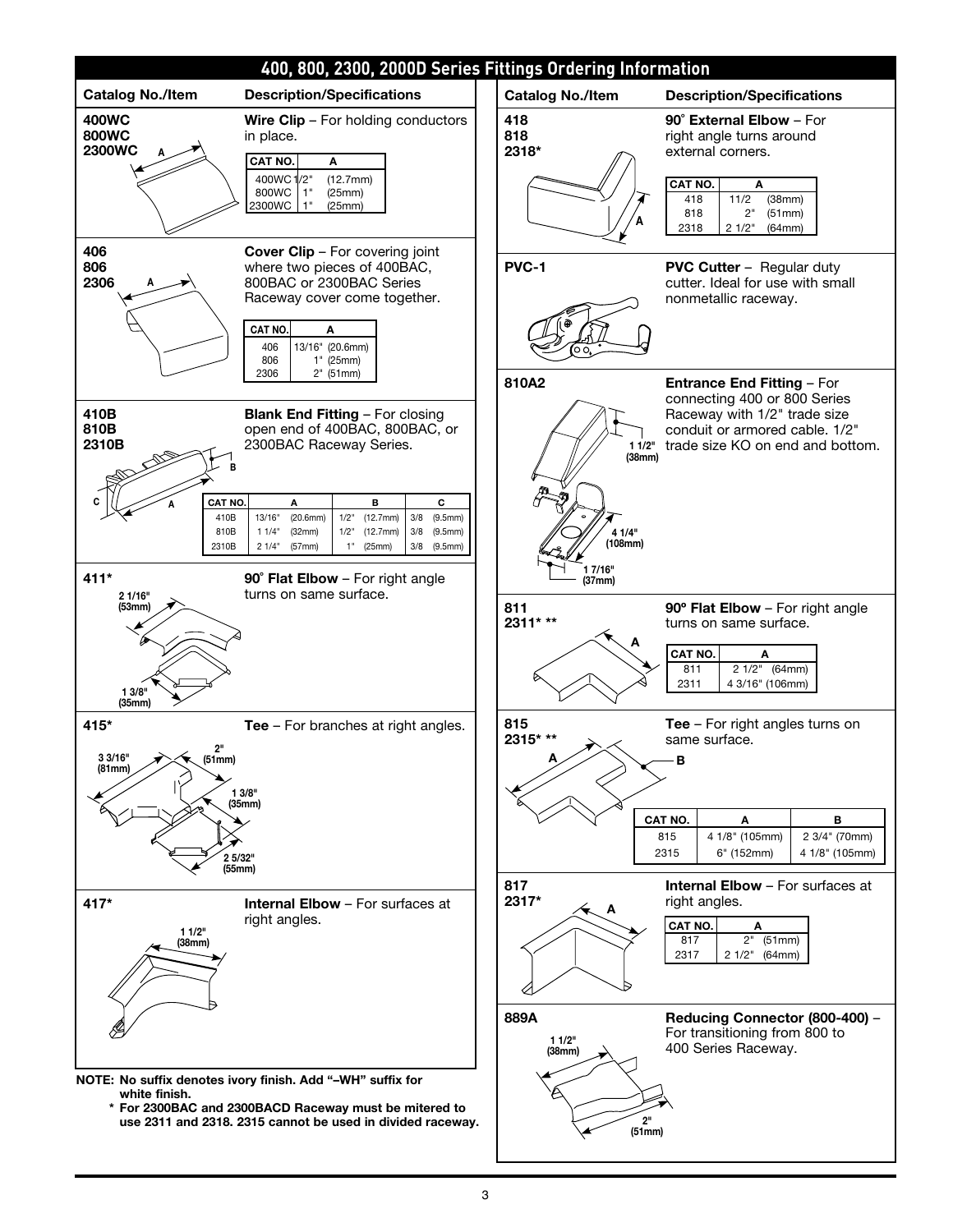| 400, 800, 2300, 2000D Series Fittings Ordering Information (continued)          |                                                                                                                                                                                                               |                                                          |                                                                                                                                                                                                     |  |  |  |  |  |
|---------------------------------------------------------------------------------|---------------------------------------------------------------------------------------------------------------------------------------------------------------------------------------------------------------|----------------------------------------------------------|-----------------------------------------------------------------------------------------------------------------------------------------------------------------------------------------------------|--|--|--|--|--|
| <b>Catalog No./Item</b>                                                         | <b>Description/Specifications</b>                                                                                                                                                                             | <b>Catalog No./Item</b>                                  | <b>Description/Specifications</b>                                                                                                                                                                   |  |  |  |  |  |
| 2310A<br>27/16"<br>(62mm)                                                       | <b>Entrance End Fitting - 1/2", 3/4",</b><br>and 1" trade size KOs for feeding<br>2300 Series Raceway.<br>15/16"<br>(49mm)<br>4 1/2"<br>(115mm)                                                               | 2318DFO<br>33/4"<br>33/4"<br>(95mm)<br>(95mm)<br>(127mm) | <b>Bend Radius Divided External</b><br><b>Elbow</b> – A 90 $^{\circ}$ external corner with<br>integral dividers to provide 2"<br>(51mm) cable bend radius for<br>UTP and fiber optic installations. |  |  |  |  |  |
| <b>2310DFO</b><br>61/2"<br>$\leftarrow$ (165mm)<br>(102mm)<br>2 3/16"<br>(56mm) | <b>Bend Radius Divided Entrance</b><br><b>End Fitting - Divided fitting to</b><br>feed 2300BAC and 2300BACD<br>Series Raceway. Includes 1/2",<br>3/4" and 1" trade size KOs on<br>back and top.               | 2389<br>3"<br>(76mm)<br>21/2"<br>(64mm)                  | <b>Reducing Connector</b><br>$(2300BAC-800BAC) -$<br>For transitioning from 2300BAC<br>to 800BAC Series Raceway.                                                                                    |  |  |  |  |  |
| <b>2311DFO</b><br>51/2"<br>(140mm)<br>51/2"<br>(140mm)                          | Bend Radius Divided Flat Elbow -<br>A 90° flat corner with integral<br>dividers to provide 2" (51mm)<br>cable bend radius for UTP and<br>fiber optic installations.<br>31/4"                                  | 2389A<br>3"<br>(76mm)<br>21/2"<br>(64mm)                 | <b>Reducing Connector</b><br>$(2300BAC-400BAC) -$<br>For transitioning from 2300BAC<br>to 400BAC Series Raceway.                                                                                    |  |  |  |  |  |
| 2317DFO<br>31/2"<br>31/2"<br>(89mm)<br>(89mm)                                   | (83mm)<br><b>Bend Radius Divided Internal</b><br><b>Elbow</b> – A 90 $^{\circ}$ internal corner with<br>integral dividers to provide 2"<br>(51mm) cable bend radius for<br>UTP and fiber optic installations. | 5474<br>79/16"<br>(192mm)<br>3 3/16"<br>(81mm)           | <b>Transition Tap Fitting - Makes</b><br>transition from 5400 Raceway to<br>400BAC, 800BAC, 2300BAC<br>Series Raceway.                                                                              |  |  |  |  |  |

**NOTE: No suffix denotes ivory finish. Add "–WH" suffix for white finish.**

|                                                                                      | 400, 800, 2300, 2000D Series Communications Boxes Ordering Information (continued)                                                                                                                                                             |  |                                                                                                |                                                                                                                                                                                                                                       |  |  |  |  |  |  |  |
|--------------------------------------------------------------------------------------|------------------------------------------------------------------------------------------------------------------------------------------------------------------------------------------------------------------------------------------------|--|------------------------------------------------------------------------------------------------|---------------------------------------------------------------------------------------------------------------------------------------------------------------------------------------------------------------------------------------|--|--|--|--|--|--|--|
| <b>Catalog No./Item</b>                                                              | <b>Description/Specifications</b>                                                                                                                                                                                                              |  | <b>Catalog No./Item</b>                                                                        | <b>Description/Specifications</b>                                                                                                                                                                                                     |  |  |  |  |  |  |  |
| <b>CM-MMB-231</b><br>11/2"<br>(38mm)<br>31/4"<br>31/4"<br>(83mm)<br>(83mm)           | <b>One Insert Multimedia Box -</b><br>Compatible with 400BAC and<br>800BAC Series Raceway.<br>Accepts Pass & Seymour <sup>®</sup> Activate<br>Inserts and Wiremold Open<br>System Communication Modules.                                       |  | <b>CM-MMB-233</b><br>1 1/2"<br>(38mm)<br>$\mathbb{Z}$<br>7 3/4"<br>5.19"<br>(197mm)<br>(132mm) | Three-Insert FiberReady®<br>Multimedia Box -<br>Compatible with 400BAC,<br>800BAC and 2300BAC<br>Series Raceway. Accepts Pass &<br>Seymour <sup>®</sup> Activate Inserts and<br>Wiremold Open System<br><b>Communications Modules</b> |  |  |  |  |  |  |  |
| <b>CM-MMB-232</b><br>11/2"<br>(38mm)<br>1912<br>5.19"<br>5.19"<br>(132mm)<br>(132mm) | Two Insert FiberReady <sup>®</sup><br><b>Multimedia Box - Compatible with</b><br>400BAC, 800BAC, and 2300BAC<br>Series Raceway. Accepts Pass &<br>Seymour <sup>®</sup> Activate Inserts and<br>Wiremold Open System<br>Communications Modules. |  |                                                                                                |                                                                                                                                                                                                                                       |  |  |  |  |  |  |  |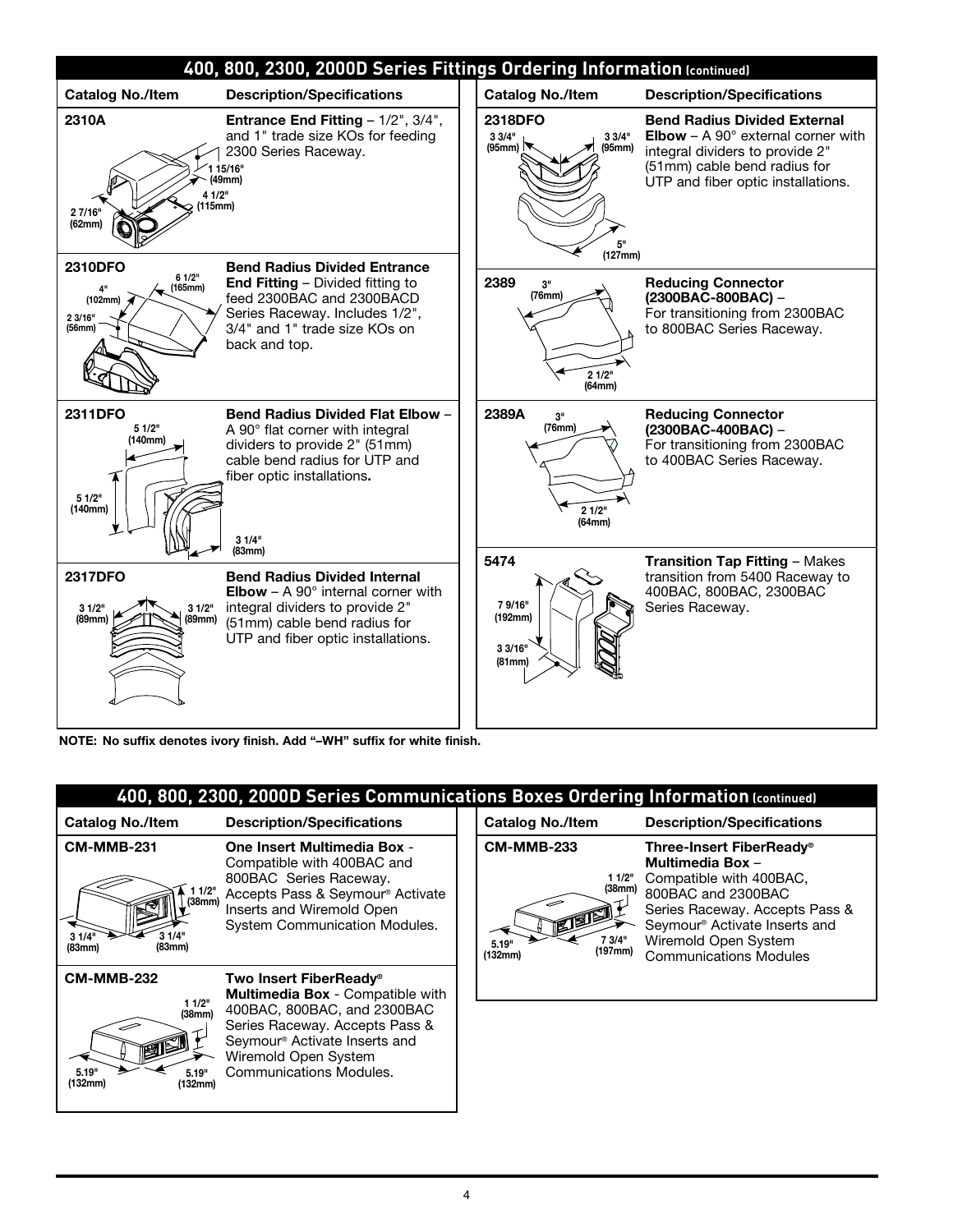### **400, 800, 2300 Series Raceway Sure-Snap® Device Boxes**

- **n Interchangeable covers and bases.** Provides installation flexibility.
- Large knockout. Accommodates many cable types and quantities.
- Cover removes easily. One twist of a screwdriver removes the cover for fast changes.
- No screws to assemble. The secure snap assembly requires fewer tools and parts, which means a shorter installation time.



**Sure-Snap Device Boxes are available in a variety of sizes and depths.**

|                                                                                                                                                                                                                                           |                                                                                                                                                                         |                                                                                                                                                                                                                                                                                           |                                                                                                         | 400, 800, 2300 Series Raceway Sure-Snap® Device Boxes Ordering Information<br>(For Non-Divided Raceways) |  |                               |                                                                                                                                                                                                                                                                                                              |                 |                                                                                                                                                       |                                                                                                                                    |                                   |  |
|-------------------------------------------------------------------------------------------------------------------------------------------------------------------------------------------------------------------------------------------|-------------------------------------------------------------------------------------------------------------------------------------------------------------------------|-------------------------------------------------------------------------------------------------------------------------------------------------------------------------------------------------------------------------------------------------------------------------------------------|---------------------------------------------------------------------------------------------------------|----------------------------------------------------------------------------------------------------------|--|-------------------------------|--------------------------------------------------------------------------------------------------------------------------------------------------------------------------------------------------------------------------------------------------------------------------------------------------------------|-----------------|-------------------------------------------------------------------------------------------------------------------------------------------------------|------------------------------------------------------------------------------------------------------------------------------------|-----------------------------------|--|
| <b>Catalog No./Item</b>                                                                                                                                                                                                                   |                                                                                                                                                                         |                                                                                                                                                                                                                                                                                           |                                                                                                         |                                                                                                          |  | <b>Catalog No./Item</b>       |                                                                                                                                                                                                                                                                                                              |                 |                                                                                                                                                       | <b>Description/Specifications</b>                                                                                                  |                                   |  |
| 2344<br>2344-2<br>в<br>Ő.<br>$\circ$ :<br>A<br>CAT#                                                                                                                                                                                       | GANG(s)                                                                                                                                                                 | <b>Description/Specifications</b><br>Extra Deep Device Box -<br>2344 one-gang, 2344-2 two-gang.<br>2344-2 base has rectangular KO<br>to enable extension from existing<br>single-gang flush wall box and 1/2"<br>and 1" trade size concentric KOs.<br><b>Accepts NEMA Faceplates</b><br>C |                                                                                                         |                                                                                                          |  | 2348<br>2348-2<br>2348-3<br>A | Deep Device Box - 2348 one-gang,<br>2348-2 two-gang, 2348-3 three-gang.<br>For deeper switches and devices.<br>в<br>2348, 2348-2, and 2348-3 Bases<br>have rectangular KO to enable<br>சி<br>extension from existing flush wall<br>box and 1/2" and 1" concentric<br>KOs. Accepts NEMA Faceplates.<br>C<br>€ |                 |                                                                                                                                                       |                                                                                                                                    |                                   |  |
| 2344                                                                                                                                                                                                                                      | $\mathbf{1}$                                                                                                                                                            | Α<br>43/4"                                                                                                                                                                                                                                                                                | в<br>3"                                                                                                 | 23/4"                                                                                                    |  |                               | CAT#                                                                                                                                                                                                                                                                                                         | GANG(S)         | Α                                                                                                                                                     | в                                                                                                                                  | C                                 |  |
| 2344-2                                                                                                                                                                                                                                    | $\overline{2}$                                                                                                                                                          | (121mm)<br>4.3/4"                                                                                                                                                                                                                                                                         | (76mm)<br>4 7/8"                                                                                        | (70mm)<br>23/4"                                                                                          |  |                               | 2348                                                                                                                                                                                                                                                                                                         | $\mathbf{1}$    | 43/4"<br>(121mm)                                                                                                                                      | 3"<br>(76mm)                                                                                                                       | 13/4"<br>(35mm)                   |  |
|                                                                                                                                                                                                                                           |                                                                                                                                                                         | (121mm)                                                                                                                                                                                                                                                                                   | (124mm)                                                                                                 | (70mm)                                                                                                   |  |                               | 2348-2                                                                                                                                                                                                                                                                                                       | $\overline{c}$  | 43/4"<br>(121mm)                                                                                                                                      | 4 7/8"<br>(124mm)                                                                                                                  | 13/4"<br>(44mm)                   |  |
| 2347<br>2347-2<br>В                                                                                                                                                                                                                       |                                                                                                                                                                         |                                                                                                                                                                                                                                                                                           | <b>Device Box</b> $-$ 2347 one-gang,<br>2347-2 two-gang. For standard<br>switches and devices. 2347 and |                                                                                                          |  |                               | 2348-3                                                                                                                                                                                                                                                                                                       | 3               | 4 3/4"<br>(121mm)                                                                                                                                     | 7"<br>(178mm)                                                                                                                      | 13/4"<br>(44mm)                   |  |
| Α                                                                                                                                                                                                                                         | 2347-2 Bases have rectangular<br>KO to enable extension from<br>existing flush wall box and 1/2"<br>and 1" trade size concentric KOs.<br><b>Accepts NEMA Faceplates</b> |                                                                                                                                                                                                                                                                                           |                                                                                                         |                                                                                                          |  | 2348S/51<br>4 3/4"<br>(121mm) | 3 <sup>II</sup><br>(76mm)<br>ප්                                                                                                                                                                                                                                                                              |                 | <b>Shallow Device Box/</b><br><b>Extension Box - For shallow</b><br>switches and receptacles. Base<br>has rectangular KO. Accepts<br>NEMA Faceplates. |                                                                                                                                    |                                   |  |
| CAT#                                                                                                                                                                                                                                      | GANG(S)                                                                                                                                                                 | A                                                                                                                                                                                                                                                                                         | B                                                                                                       | C                                                                                                        |  |                               | PG<br>P                                                                                                                                                                                                                                                                                                      | 7/8"<br>(22mm)  |                                                                                                                                                       |                                                                                                                                    |                                   |  |
| 2347                                                                                                                                                                                                                                      | 1                                                                                                                                                                       | 43/4"<br>(121mm)                                                                                                                                                                                                                                                                          | 3"<br>(76mm)                                                                                            | 13/8"<br>(35mm)                                                                                          |  |                               |                                                                                                                                                                                                                                                                                                              |                 |                                                                                                                                                       |                                                                                                                                    |                                   |  |
| 2347-2<br>$\overline{c}$<br>4 3/4"<br>4 7/8"<br>13/8"<br>(121mm)<br>(124mm)<br>(35mm)<br>NOTE: No suffix denotes ivory finish. Add "-WH" suffix for<br>white finish.<br>All single-gang bases have a rectangular knockout on<br>the base. |                                                                                                                                                                         |                                                                                                                                                                                                                                                                                           |                                                                                                         |                                                                                                          |  | <b>2348AMP</b>                | 3"<br>(76mm)                                                                                                                                                                                                                                                                                                 |                 |                                                                                                                                                       | <b>Magnetic Deep Device Box</b><br>(with Grommet) – For deeper<br>switches and devices. Magnetic<br><b>Accepts NEMA Faceplates</b> | backing. Base has rectangular KO. |  |
|                                                                                                                                                                                                                                           |                                                                                                                                                                         |                                                                                                                                                                                                                                                                                           |                                                                                                         |                                                                                                          |  | 43/4"<br>(121mm)              |                                                                                                                                                                                                                                                                                                              | 13/8"<br>(35mm) |                                                                                                                                                       |                                                                                                                                    |                                   |  |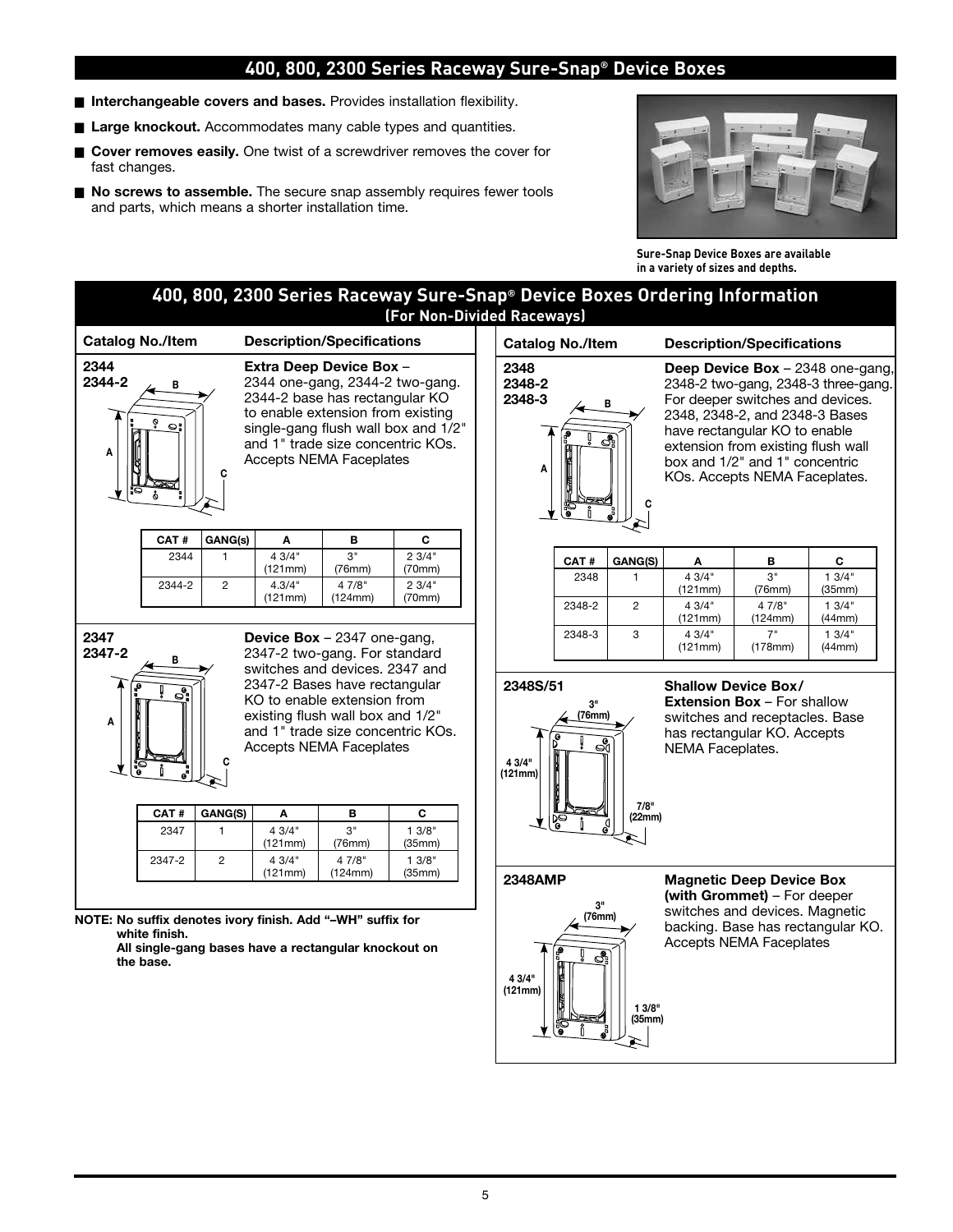| 400, 800, 2300 Series Raceway Round Fixture Boxes for Non-Divided Raceway Ordering Information |                                  |          |                  |              |                                                                                                                                                                                                               |  |  |  |  |
|------------------------------------------------------------------------------------------------|----------------------------------|----------|------------------|--------------|---------------------------------------------------------------------------------------------------------------------------------------------------------------------------------------------------------------|--|--|--|--|
| Item                                                                                           | <b>Description</b>               | Cat. No. | <b>Diameter</b>  | <b>Depth</b> | <b>Specifications</b>                                                                                                                                                                                         |  |  |  |  |
|                                                                                                | <b>Blank Cover</b>               | 2336     | 4 1/2" (114mm)   |              | Use with any round nonmetallic device box<br>to convert into junction box.                                                                                                                                    |  |  |  |  |
|                                                                                                | Round<br>Extension<br><b>Box</b> | 2337A    | $51/2$ " (140mm) | 1" (25mm)    | For hanging fixtures, smoke/fire alarms and<br>other security devices with 3 1/2" (89mm) or<br>4 1/16" (103mm) mounting centers. 5 1/2"<br>(140mm) diameter with open base. Not for<br>use with ceiling fans. |  |  |  |  |
|                                                                                                | Fixture Box                      | 2338A    | $51/2$ " (140mm) | 1" (25mm)    | For hanging smoke/fire alarms and other<br>security devices with 3 1/2" (89mm) or<br>4 1/16" (103mm) mounting centers. Not<br>for use with ceiling fans.                                                      |  |  |  |  |

**NOTE: No suffix denotes ivory finish. Add "–WH" suffix for white finish.**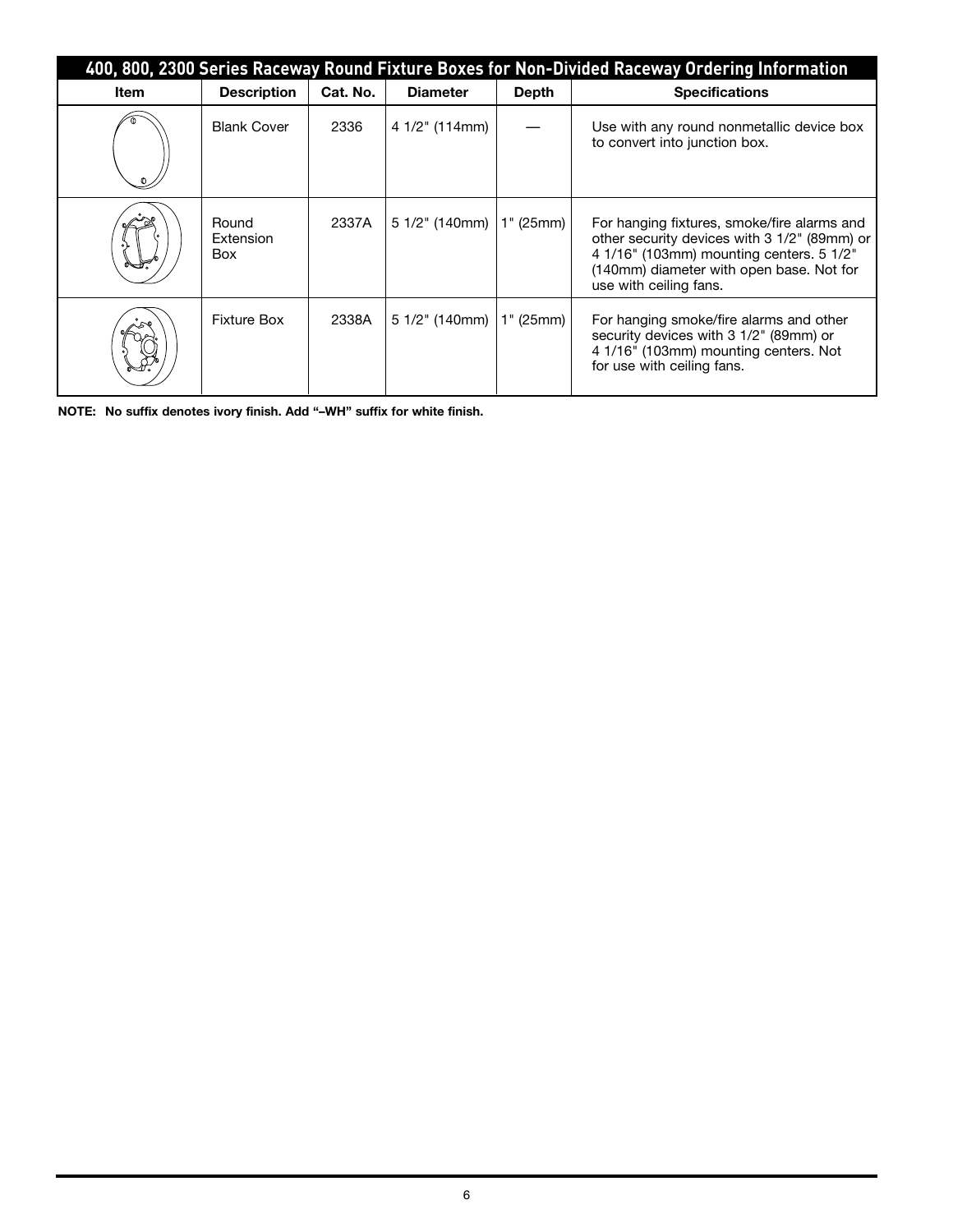## **Sure-Snap® Device Boxes for 2300BACD Divided Series Raceway**

The 2300BAC and 2300BACD Series Divided Raceway Box family provides two unique benefits; labor savings with "over-theraceway" installation and Sure-Snap® device boxes. The 2348D and 2344D "over-the-raceway" design eliminates cutting the raceway base to mount boxes. The base snaps on anywhere along the raceway. The Sure-Snap integral device box of the 2344SD-2A combines aesthetics with labor savings. 5507 Series Faceplates, Pass & Seymour Activate Inserts, Wiremold Open System Communication Modules and Ortronics Series II and TracJack Modules snap directly into the Sure-Snap Device Box, eliminating the need for additional faceplates. The single-gang boxes accept standard NEMA faceplates.

|                                                               | Sure-Snap® Device Boxes for 2300BACD Divided Series Raceway Ordering Information                                                                                                                                                                           |                                                                |                                                                                                                                                                                                                                                                                                                                                                                         |
|---------------------------------------------------------------|------------------------------------------------------------------------------------------------------------------------------------------------------------------------------------------------------------------------------------------------------------|----------------------------------------------------------------|-----------------------------------------------------------------------------------------------------------------------------------------------------------------------------------------------------------------------------------------------------------------------------------------------------------------------------------------------------------------------------------------|
| <b>Catalog No./Item</b>                                       | <b>Description/Specifications</b>                                                                                                                                                                                                                          | <b>Catalog No./Item</b>                                        | <b>Description/Specifications</b>                                                                                                                                                                                                                                                                                                                                                       |
| 2348D<br>13/4"<br>(44mm)<br>4 3/4"<br>(121mm)<br>3"<br>(76mm) | <b>Device Box - For use with</b><br>2300BACD Divided Raceway. For<br>mounting standard switches,<br>receptacles and industry<br>standard faceplates for<br>communication devices.<br>Accepts NEMA Faceplates.                                              | 2344SD-2A<br>21/4"<br>(57 <sub>mm</sub> )<br>4 3/4"<br>(121mm) | Two-Gang Deep Divided Box -<br>A divided two-gang box for use<br>with 2300D Series Raceway.<br>Provides the ability to have both<br>power and low voltage at a single<br>point of use. Accepts 5507 Series<br>Faceplates, Ortronics <sup>®</sup> TracJack &<br>Series II Modules, Pass & Seymour <sup>®</sup><br>Activate <sup>™</sup> Series Inserts, and                              |
| 2344D<br>23/4"<br>(70mm)<br>4 3/4"<br>(121mm)<br>3"<br>(76mm) | <b>Extra Deep Device Box - For use</b><br>with 2300BACD Divided Raceway<br>when additional depth is required.<br>For mounting standard switches,<br>receptacles and industry standard<br>faceplates for communication<br>devices. Accepts NEMA Faceplates. | 4 7/8"<br>(124mm)                                              | Wiremold Open System<br>Communication Modules.<br>Note: Not for use with NEMA Faceplates. CM-EPLA End<br>Plates are required when using Wiremold Open System<br>communication modules and Pass & Seymour® Activate<br>inserts. S2-EPL End Plates are required when using<br>Ortronics® Series II inserts. To mount Ortronics®<br>TracJack modules, use 5507-4TJ or 5507-6TJ Faceplates. |